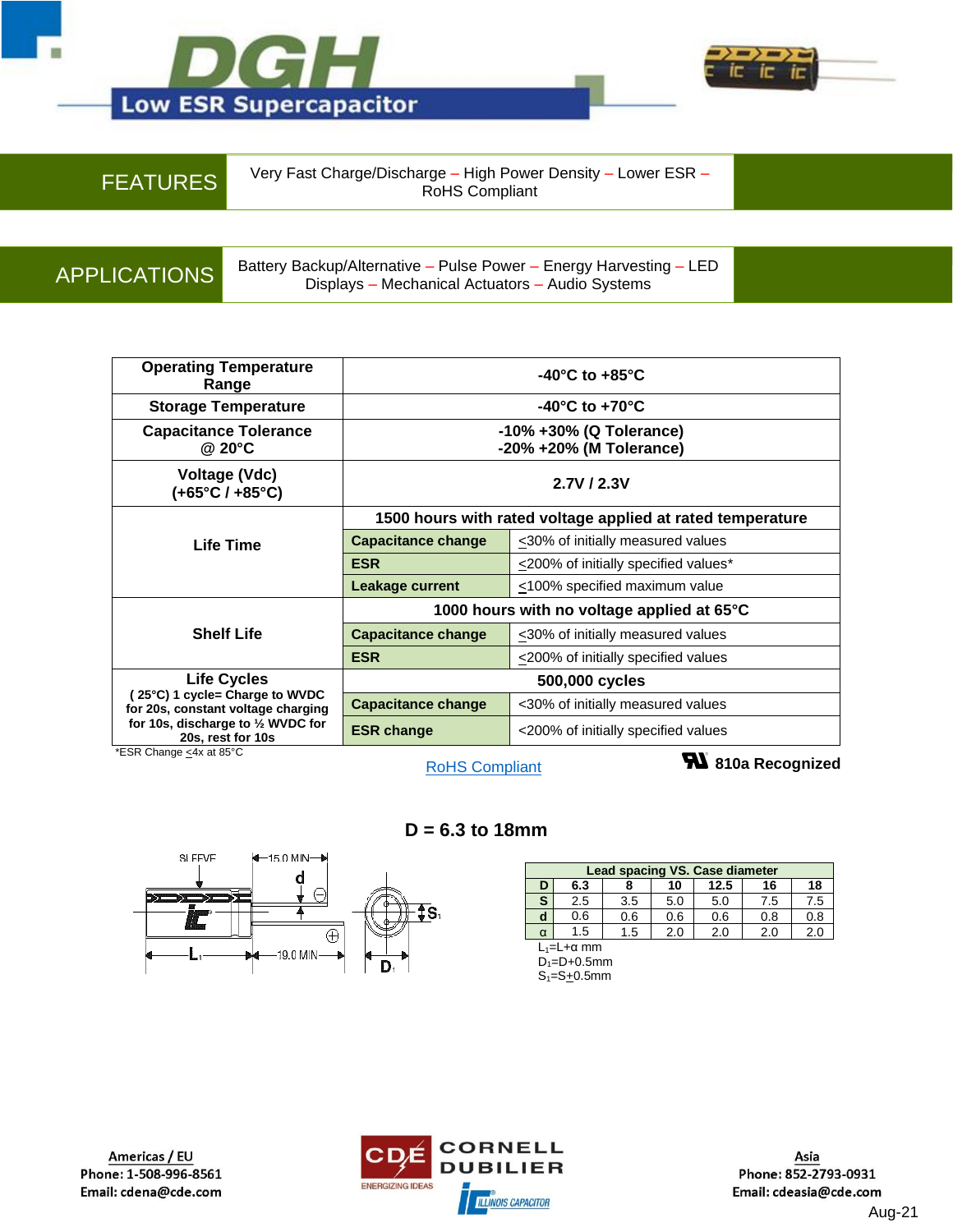



## **Capacitance 100F to 350F**





Asia Phone: 852-2793-0931 Email: cdeasia@cde.com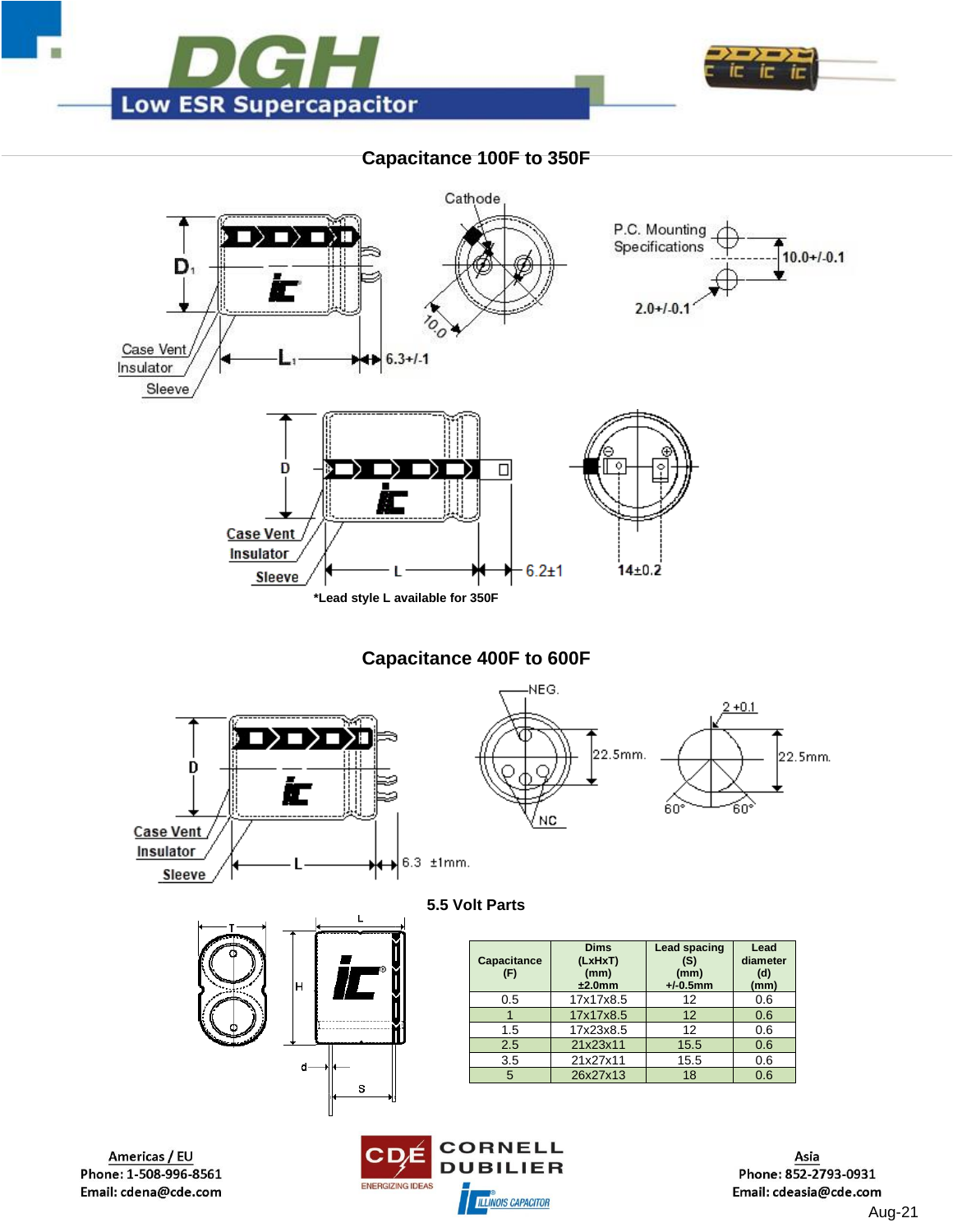**DGH High pulse power, extends battery life**

|     | <b>WVDC</b> Capacitance<br>(F) | <b>IC PART NUMBER</b> | <b>MAX</b><br>Current<br>(A)<br>$(1$ Sec.) | Maximum<br><b>Continuous</b><br>Current (A)<br>$(\Delta T = 15^{\circ}C)$ | Short<br><b>Circuit</b><br>Current<br>(A) | <b>ESRAC1</b><br>kHz<br>$(m\Omega)$ | <b>DC ESR</b><br>$(m\Omega)$<br>$20^{\circ}$ C | <b>Max stored</b><br>enerav<br>(mWh) | LC (mA),<br>(72 hrs) | <b>Energy</b><br>Density<br>(Wh/kg) | Energy<br>Volumetric<br>Density<br>(Wh/l) | Power<br>Density<br>(kW/kg) | Power<br>Volumetric<br><b>Density</b><br>(kW/I) |
|-----|--------------------------------|-----------------------|--------------------------------------------|---------------------------------------------------------------------------|-------------------------------------------|-------------------------------------|------------------------------------------------|--------------------------------------|----------------------|-------------------------------------|-------------------------------------------|-----------------------------|-------------------------------------------------|
| 2.7 | 1.0                            | DGH105Q2R7            | 0.96                                       | 0.6                                                                       | 6.8                                       | 200                                 | 400                                            | 1.01                                 | 0.008                | 0.92                                | 1.44                                      | 1.988                       | 3.109                                           |
| 2.7 | 1.2                            | <b>DGH125M2R7</b>     | 0.94                                       | 0.10                                                                      | 4.5                                       | 300                                 | 600                                            | 1.22                                 | 0.008                | 1.52                                | 2.59                                      | 1.82                        | 3.12                                            |
| 2.7 | 1.5                            | DGH155M2R7            | 1.1                                        | 0.13                                                                      | 4.8                                       | 280                                 | 560                                            | 1.5                                  | 0.008                | 1.6                                 | 2.7                                       | 1.64                        | 2.78                                            |
| 2.7 | 2.0                            | DGH205Q2R7            | 1.8                                        | 0.7                                                                       | 11                                        | 130                                 | 250                                            | 2.03                                 | 0.01                 | 1.688                               | 2.879                                     | 2.916                       | 4.975                                           |
| 2.7 | 3.0                            | DGH305Q2R7            | 2.8                                        | 1.2                                                                       | 18                                        | 80                                  | 150                                            | 3.04                                 | 0.012                | 2.17                                | 3.023                                     | 4.166                       | 5.804                                           |
| 2.7 | 3.3                            | DGH335Q2R7            | 3                                          | 1.2                                                                       | 18                                        | 80                                  | 150                                            | 3.34                                 | 0.014                | 2.228                               | 3.325                                     | 3.888                       | 5.804                                           |
| 2.7 | 5.0                            | DGH505Q2R7            | 4.1                                        | 1.3                                                                       | 21                                        | 70                                  | 130                                            | 5.06                                 | 0.016                | 2.531                               | 3.225                                     | 3.365                       | 4.286                                           |
| 2.7 | 6.0                            | DGH605O2R7            | 4.5                                        | 0.51                                                                      | 21                                        | 70                                  | 130                                            | 6.08                                 | 0.016                | 2.89                                | 3.86                                      | 3.2                         | 4.28                                            |
| 2.7 | 7.0                            | DGH705Q2R7            | 6.1                                        | 1.7                                                                       | 34                                        | 55                                  | 80                                             | 7.09                                 | 0.02                 | 2.835                               | 3.611                                     | 4.374                       | 5.572                                           |
| 2.7 | 10.0                           | DGH106Q2R7            | 8.4                                        | 3.5                                                                       | 45                                        | 40                                  | 60                                             | 10.13                                | 0.03                 | 3.894                               | 5.159                                     | 5.608                       | 7.429                                           |
| 2.7 | 10.0                           | DGH106Q2R7B           | 8.4                                        | 3.5                                                                       | 45                                        | 40                                  | 60                                             | 10.13                                | 0.03                 | 2.978                               | 4.299                                     | 4.288                       | 6.191                                           |
| 2.7 | 10.0                           | DGH106Q2R7C           | 8.4                                        | 3.5                                                                       | 45                                        | 40                                  | 60                                             | 10.13                                | 0.03                 | 3.38                                | 5.16                                      | 4.86                        | 7.4                                             |
| 2.7 | 15.0                           | DGH156Q2R7            | 11.6                                       | 2.4                                                                       | 54                                        | 30                                  | 50                                             | 15.19                                | 0.045                | 3.375                               | 4.127                                     | 3.888                       | 4.755                                           |
| 2.7 | 20.0                           | DGH206Q2R7            | 15                                         | 2.6                                                                       | 68                                        | 30                                  | 40                                             | 20.25                                | 0.06                 | 3.11                                | 4.02                                      | 3.36                        | 4.3                                             |
| 2.7 | 25.0                           | DGH256Q2R7            | 18                                         | 3.1                                                                       | 77                                        | 25                                  | 35                                             | 25.31                                | 0.08                 | 2.978                               | 5.038                                     | 2.941                       | 4.975                                           |
| 2.7 | 30.0                           | DGH306Q2R7            | 21.3                                       | 4.0                                                                       | 90                                        | 22                                  | 30                                             | 30.38                                | 0.1                  | 3.79                                | 5.03                                      | 3.64                        | 4.8                                             |
| 2.7 | 50.0                           | DGH506Q2R7            | 32.1                                       | 5.2                                                                       | 123                                       | 15                                  | 22                                             | 50.63                                | 0.14                 | 3.616                               | 4.976                                     | 2.84                        | 3.909                                           |
| 2.7 | 70.0                           | DGH706Q2R7            | 39.4                                       | 5.8                                                                       | 135                                       | 14                                  | 20                                             | 70.88                                | 0.16                 | 3.938                               | 5.573                                     | 2.43                        | 3.439                                           |
| 2.7 | 100.0                          | DGH107Q2R7            | 61.4                                       | 8.3                                                                       | 225                                       | 8                                   | 12                                             | 101.25                               | 0.3                  | 4.821                               | 5.922                                     | 3.471                       | 4.264                                           |
| 2.7 | 200.0                          | DGH207Q2R7            | 90                                         | 10                                                                        | 270                                       | 6                                   | 10                                             | 202.5                                | 0.7                  | 5.192                               | 5.732                                     | 2.243                       | 2.476                                           |
| 2.7 | 350.0                          | DGH357Q2R7            | 212                                        | 18.9                                                                      | 771                                       | 3                                   | 3.5                                            | 354.38                               | $\mathbf{1}$         | 5.452                               | 6.134                                     | 3.845                       | 4.329                                           |
| 2.7 | 350.0                          | DGH357Q2R7L           | 212                                        | 18.9                                                                      | 771                                       | $\overline{3}$                      | 3.5                                            | 354.4                                | $\mathbf{1}$         | 5.452                               | 6.134                                     | 3.845                       | 4.329                                           |
| 2.7 | 400.0                          | DGH407Q2R7            | 225                                        | 18.9                                                                      | 771                                       | 3                                   | 3.5                                            | 405                                  | $\mathbf{1}$         | 5.956                               | 7.016                                     | 4.02                        | 4.736                                           |
| 2.7 | 470.0                          | <b>DGH477Q2R7</b>     | 240                                        | 18.9                                                                      | 771                                       | $\overline{3}$                      | 3.5                                            | 475.88                               | 1.3                  | 6.609                               | 8.244                                     | 3.471                       | 4.33                                            |
| 2.7 | 600.0                          | DGH607Q2R7            | 261                                        | 18                                                                        | 771                                       | 3                                   | 3.5                                            | 608                                  | 1.5                  | 7.41                                | 9.02                                      | 3.05                        | 3.71                                            |
| 5.5 | 0.5                            | DGH504Q5R5            | 0.96                                       | 0.6                                                                       | 6.8                                       | 400                                 | 800                                            | 2.1                                  | 0.008                | 0.955                               | 0.855                                     | 2.063                       | 1.847                                           |
| 5.5 | 1.0                            | DGH105Q5R5            | 1.8                                        | 0.7                                                                       | 11                                        | 280                                 | 520                                            | 4.2                                  | 0.01                 | 1.681                               | 1.71                                      | 2.904                       | 2.955                                           |
| 5.5 | 1.5                            | <b>DGH155Q5R5</b>     | 2.8                                        | 1.2                                                                       | 18                                        | 160                                 | 300                                            | 6.3                                  | 0.012                | 2.101                               | 1.896                                     | 4.033                       | 3.641                                           |
| 5.5 | 2.5                            | <b>DGH255Q5R5</b>     | 4.1                                        | 1.3                                                                       | 21                                        | 140                                 | 260                                            | 10.5                                 | 0.016                | 2.02                                | 1.977                                     | 2.685                       | 2.628                                           |
| 5.5 | 3.5                            | <b>DGH355Q5R5</b>     | 6.1                                        | 1.7                                                                       | 34                                        | 110                                 | 160                                            | 14.71                                | 0.02                 | 2.451                               | 2.358                                     | 3.781                       | 3.638                                           |
| 5.5 | 5.0                            | DGH505Q5R5            | 8.4                                        | 3.5                                                                       | 45                                        | 80                                  | 120                                            | 21                                   | 0.03                 | 2.531                               | 2.302                                     | 3.645                       | 3.315                                           |